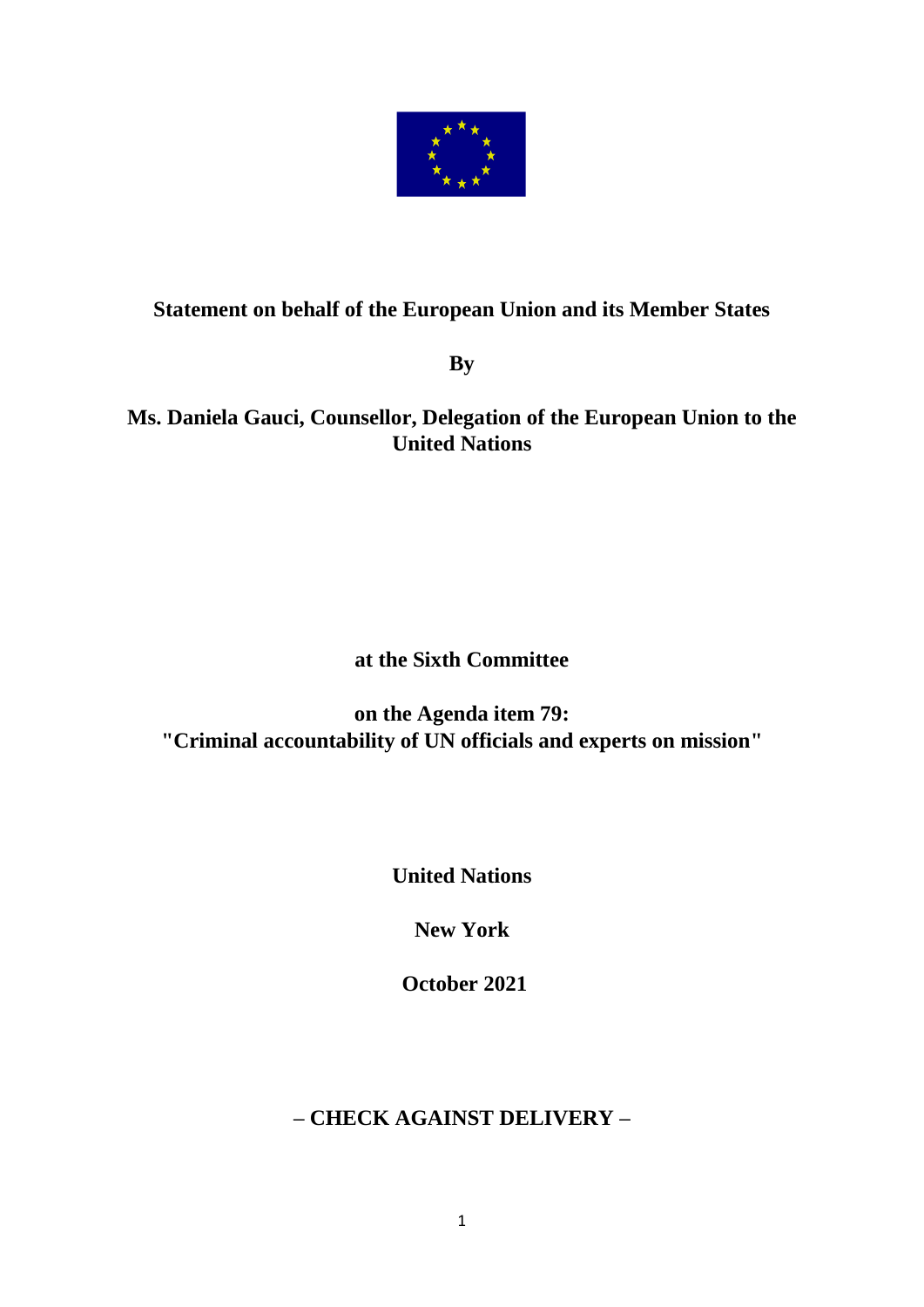Thank you, Mr./Madam Chair,

I have the honour to speak on behalf of the European Union and its Member States.

The Candidate Countries the Republic of North Macedonia\*, Montenegro\*, Serbia\* and Albania , the country of the Stabilisation and Association Process and potential candidate Bosnia and Herzegovina, as well as Ukraine, the Republic of Moldova and Georgia, align themselves with this statement.

We would like to thank the Secretary-General for his recent reports  $(A/76/205$  and  $A/76/208$ ), which give a good picture of progress made, but at the same time also reveal the need for more action to prevent and combat misconduct.

Mr./Madam Chair,

We express our appreciation to the United Nations officials and experts on mission, and to all peacekeeping personnel. Their tireless work and sacrifice is instrumental in keeping peace in conflict zones, in delivering humanitarian assistance, and in creating conditions conducive to lasting peace and development. At the same time, acts of misconduct by a few, and failure to hold them accountable risk putting the image and credibility of the United Nations in jeopardy.

We welcome the efforts made by the United Nations to ensure criminal accountability. Yet, we remain concerned at the fact that the Secretary-General has referred 286 allegations to Member States, a majority of which (over 250) remain unanswered.

Mr./Madam Chair,

No one is above the law and there should be **zero-tolerance** for any crime. Crimes committed by officials and experts on mission, including those towards sexual exploitation and abuse, can be no exception and must not go unpunished. Zero-tolerance towards misconduct and criminal acts is equally a key guiding principle of the EU civilian and military personnel serving in its Common Security and Defence Policy missions and operations.

*The Republic of North Macedonia, Montenegro, Serbia and Albania continue to be part of the Stabilisation and Association Process.*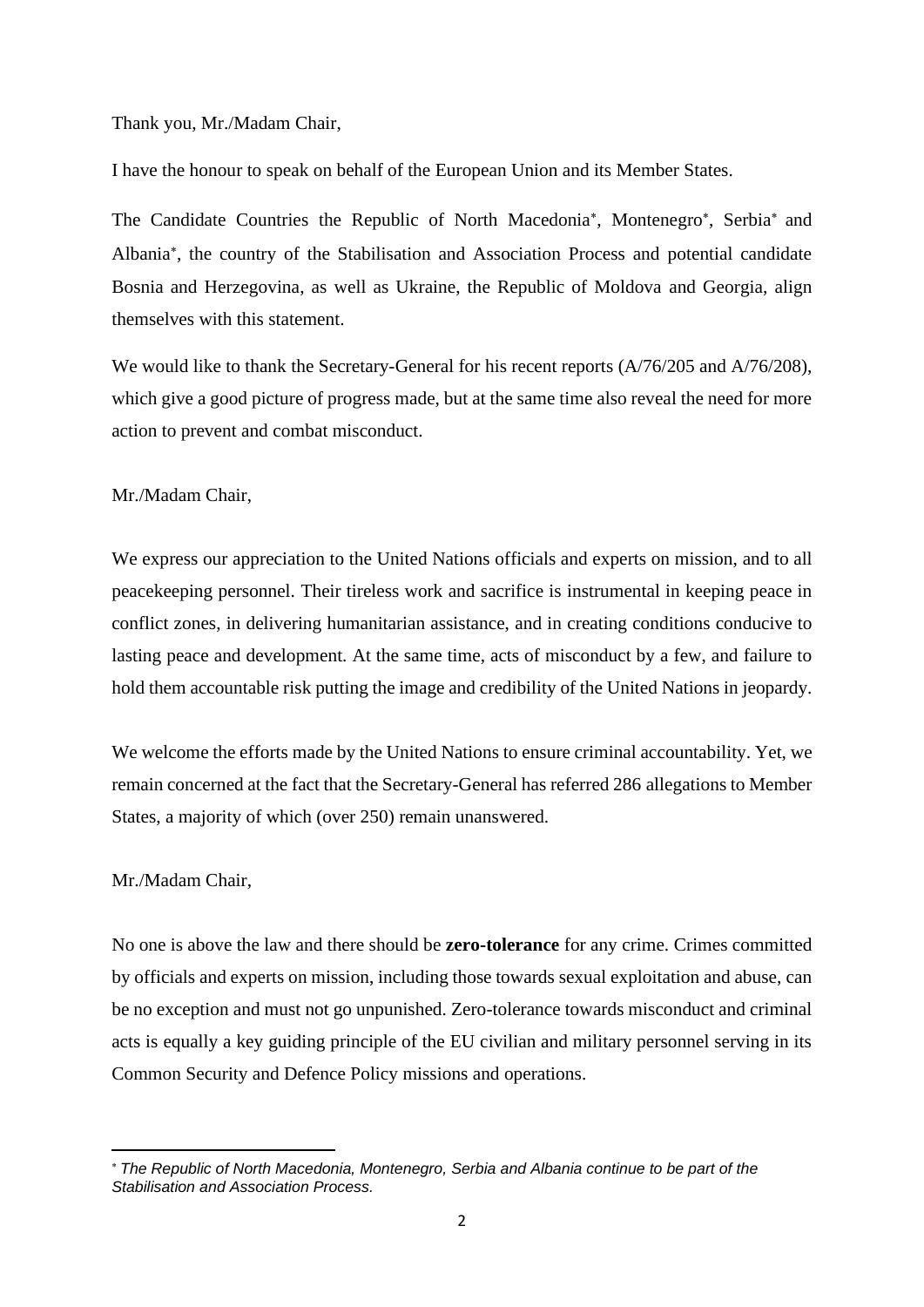The **primary responsibility** for the investigation and prosecution of accusations against United Nations officials and experts on mission lies with the State of nationality. However, lack of State cooperation or jurisdictional issues should not be a shield to serving justice and to holding those responsible for crime to account. In this regard, we welcome efforts to provide requesting States with technical and other appropriate assistance to adopt appropriate legislative measures. We also encourage Member States to provide the Secretary General with more updates on the status of their investigations or prosecutions.

The State of nationality, the host State or other States must cooperate with each other to deal with misconduct and crime. Justice could only be achieved through concerted action and cooperation between States and the Organization. With this in mind, in the long-term, the European Union and its Member States **remain ready to consider a proposal for a comprehensive international legal framework**, which would clarify - while upholding the independence of justice - the circumstances under which the UN Member States can exercise jurisdiction, as well as the categories of individuals and crimes subject to that jurisdiction.

The exercise of jurisdiction by States should be without prejudice to the **privileges and immunities** of the UN officials and experts on mission under international law. It should also be with respect for international human rights law, the right to a fair trial and due process.

#### Mr./Madam Chair,

While investigation and prosecution is key, **prevention** is even better. Training on UN standards of conduct is an essential preventive measure. Experience shows that pre-deployment and mission training, including on human rights, international humanitarian law, sexual and gender-based violence, and civilian protection helps raise awareness and maintain a high professional and personal standard of behaviour of personnel. We must work more on prevention to preclude crimes from happening.

We also need to stay united in support of the **rights of the victims,** of those vulnerable groups that the UN personnel are meant to serve and protect. Victims must receive proper protection, support and access to justice. No one should be left behind, especially women and children.

3